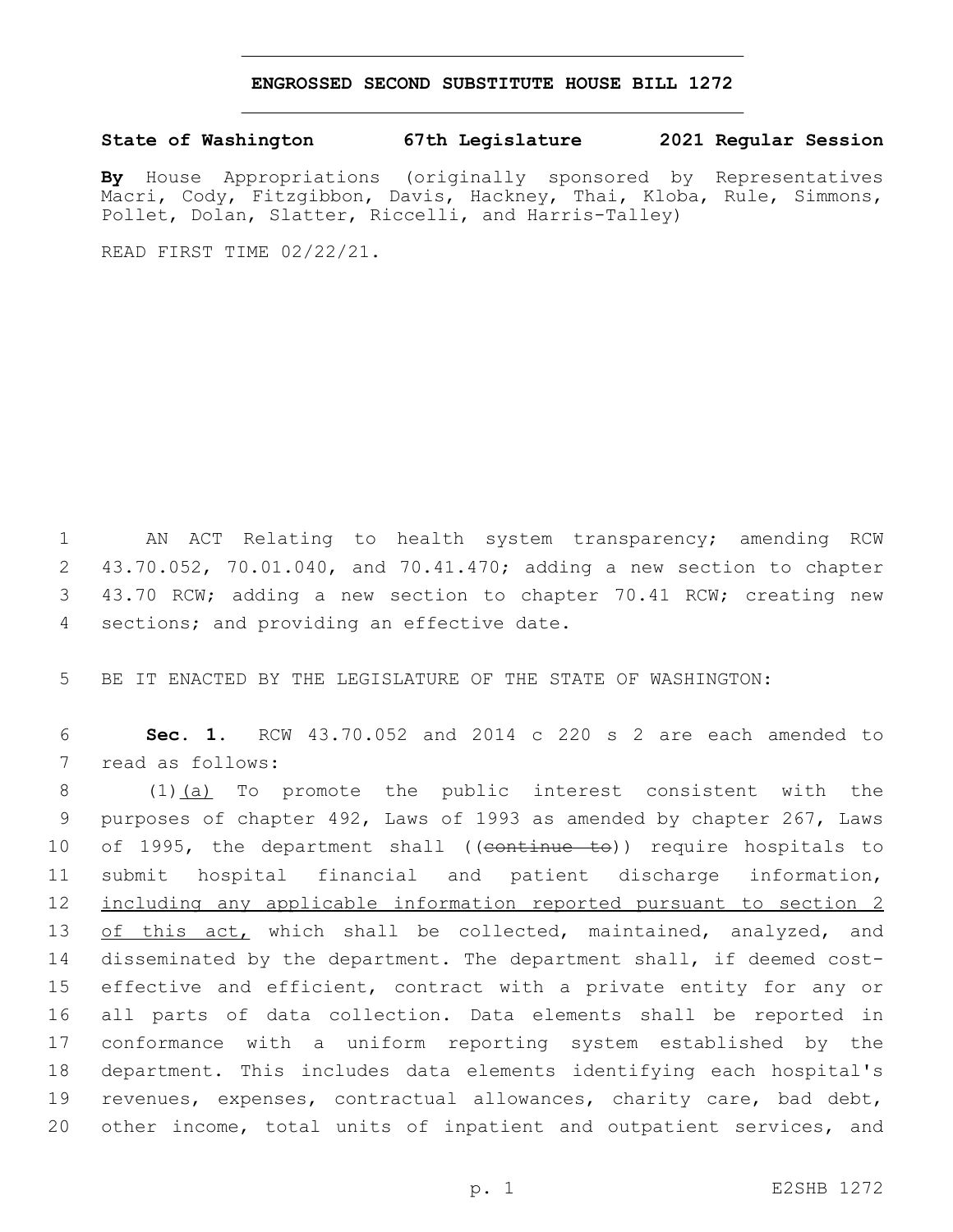other financial and employee compensation information reasonably 2 necessary to fulfill the purposes of this section.

 (b) Data elements relating to use of hospital services by patients shall be the same as those currently compiled by hospitals through inpatient discharge abstracts. The department shall encourage and permit reporting by electronic transmission or hard copy as is 7 practical and economical to reporters.

 (c) The department must revise the uniform reporting system to further delineate hospital expenses reported in the other direct expense category in the statement of revenue and expense. The department must include the following additional categories of expenses within the other direct expenses category:

- (i) Blood supplies;
- 14 (ii) Contract staffing;
- (iii) Information technology, including licenses and maintenance;
- 16 (iv) Insurance and professional liability;
- (v) Laundry services;
- (vi) Legal, audit, and tax professional services;
- (vii) Purchased laboratory services;
- 20 (viii) Repairs and maintenance;
- 21 (ix) Shared services or system office allocation;
- (x) Staff recruitment;
- (xi) Training costs;
- 24 (xii) Taxes;
- (xiii) Utilities; and
- (xiv) Other noncategorized expenses.
- 27 (d) The department must revise the uniform reporting system to further delineate hospital revenues reported in the other operating revenue category in the statement of revenue and expense. The department must include the following additional categories of revenues within the other operating revenues category:
- (i) Donations;
- (ii) Grants;
- (iii) Joint venture revenue;
- (iv) Local taxes;
- (v) Outpatient pharmacy;
- (vi) Parking;
- (vii) Quality incentive payments;
- (viii) Reference laboratories;
- (ix) Rental income;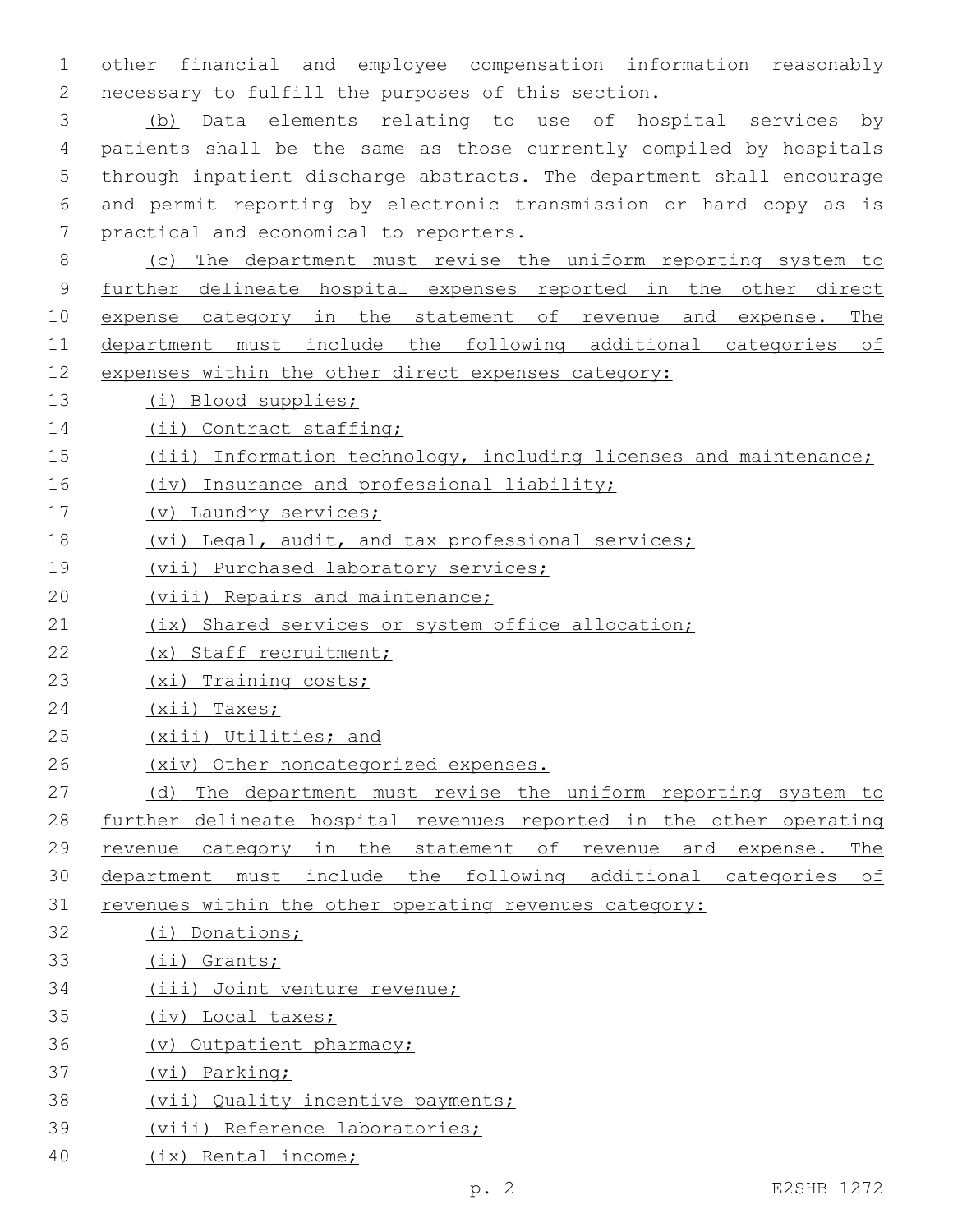(x) Retail cafeteria; and

2 (xi) Other noncategorized revenues.

 (e)(i) A hospital, other than a hospital designated by medicare as a critical access hospital or sole community hospital, must report line items and amounts for any expenses or revenues in the other noncategorized expenses category in (c)(xiv) of this subsection or the other noncategorized revenues category in (d)(xi) of this subsection that either have a value: (A) Of \$1,000,000 or more; or (B) representing one percent or more of the total expenses or total revenues; or

 (ii) A hospital designated by medicare as a critical access 12 hospital or sole community hospital must report line items and 13 amounts for any expenses or revenues in the other noncategorized expenses category in (c)(xiv) of this subsection or the other 15 noncategorized revenues category in (d) (xi) of this subsection that 16 represent the greater of: (A) \$1,000,000; or (B) one percent or more 17 of the total expenses or total revenues.

 (f) A hospital must report any money, including loans, received 19 by the hospital or a health system to which it belongs from a federal, state, or local government entity in response to a national 21 or state-declared emergency, including a pandemic. Hospitals must 22 report this information as it relates to federal, state, or local 23 money received after January 1, 2020, in association with the COVID-19 pandemic. The department shall provide guidance on reporting pursuant to this subsection.

 (2) In identifying financial reporting requirements, the department may require both annual reports and condensed quarterly reports from hospitals, so as to achieve both accuracy and timeliness in reporting, but shall craft such requirements with due regard of 30 the data reporting burdens of hospitals.

 (3)(a) Beginning with compensation information for 2012, unless a hospital is operated on a for-profit basis, the department shall require a hospital licensed under chapter 70.41 RCW to annually submit employee compensation information. To satisfy employee compensation reporting requirements to the department, a hospital shall submit information as directed in (a)(i) or (ii) of this subsection. A hospital may determine whether to report under (a)(i) or (ii) of this subsection for purposes of reporting.

 (i) Within one hundred thirty-five days following the end of each hospital's fiscal year, a nonprofit hospital shall file the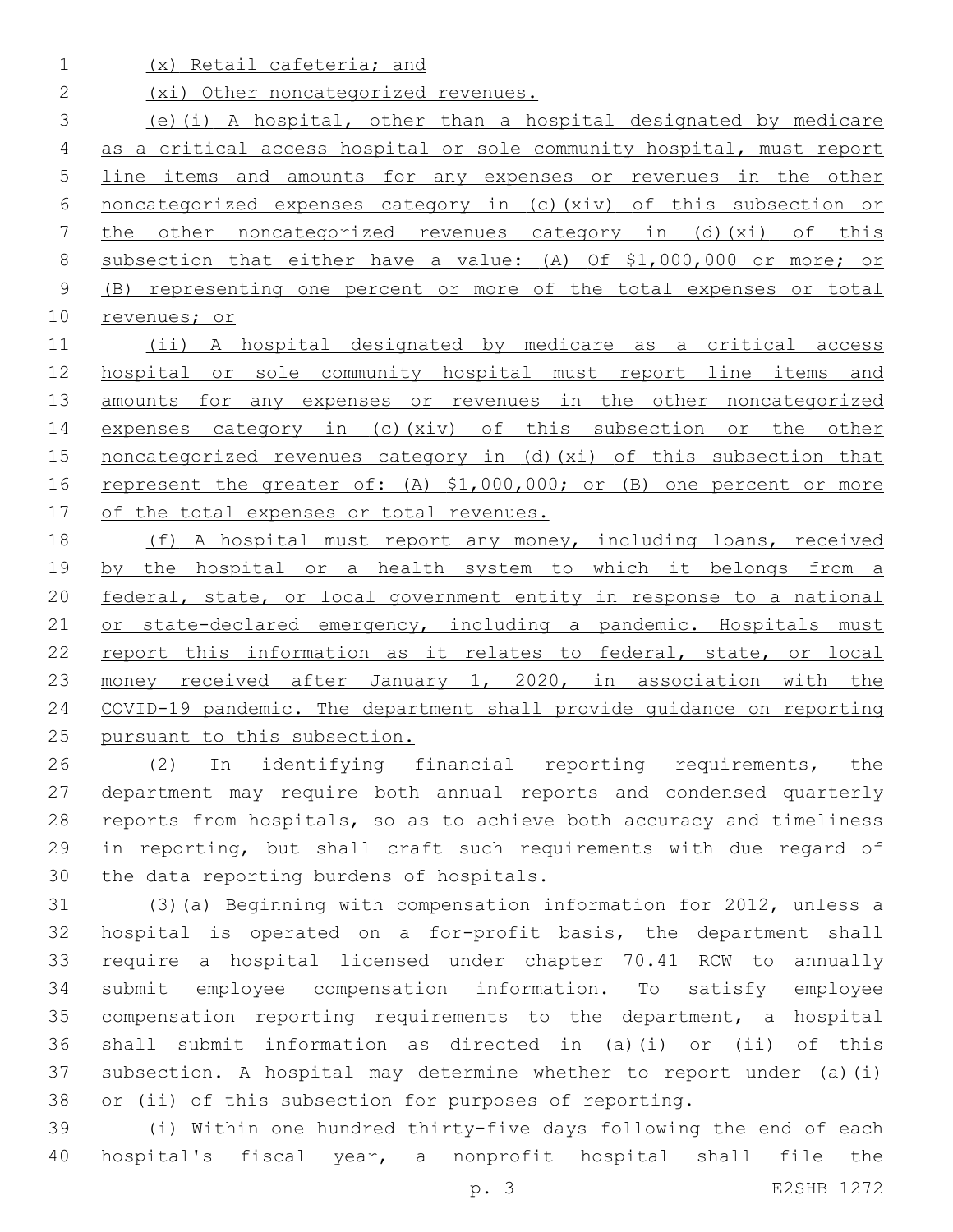appropriate schedule of the federal internal revenue service form 990 that identifies the employee compensation information with the department. If the lead administrator responsible for the hospital or the lead administrator's compensation is not identified on the schedule of form 990 that identifies the employee compensation information, the hospital shall also submit the compensation information for the lead administrator as directed by the department's form required in (b) of this subsection.

 (ii) Within one hundred thirty-five days following the end of each hospital's calendar year, a hospital shall submit the names and compensation of the five highest compensated employees of the hospital who do not have any direct patient responsibilities. Compensation information shall be reported on a calendar year basis for the calendar year immediately preceding the reporting date. If those five highest compensated employees do not include the lead administrator for the hospital, compensation information for the lead administrator shall also be submitted. Compensation information shall include base compensation, bonus and incentive compensation, other payments that qualify as reportable compensation, retirement and other deferred compensation, and nontaxable benefits.

 (b) To satisfy the reporting requirements of this subsection (3), the department shall create a form and make it available no later than August 1, 2012. To the greatest extent possible, the form shall follow the format and reporting requirements of the portion of the internal revenue service form 990 schedule relating to compensation information. If the internal revenue service substantially revises its schedule, the department shall update its form.

 (4) The health care data collected, maintained, and studied by the department shall only be available for retrieval in original or processed form to public and private requestors pursuant to 31 subsection  $((+7+))$  (9) of this section and shall be available within a reasonable period of time after the date of request. The cost of retrieving data for state officials and agencies shall be funded through the state general appropriation. The cost of retrieving data for individuals and organizations engaged in research or private use of data or studies shall be funded by a fee schedule developed by the department that reflects the direct cost of retrieving the data or 38 study in the requested form.

 (5) The department shall, in consultation and collaboration with 40 ((the federally recognized)) tribes, urban or other Indian health

p. 4 E2SHB 1272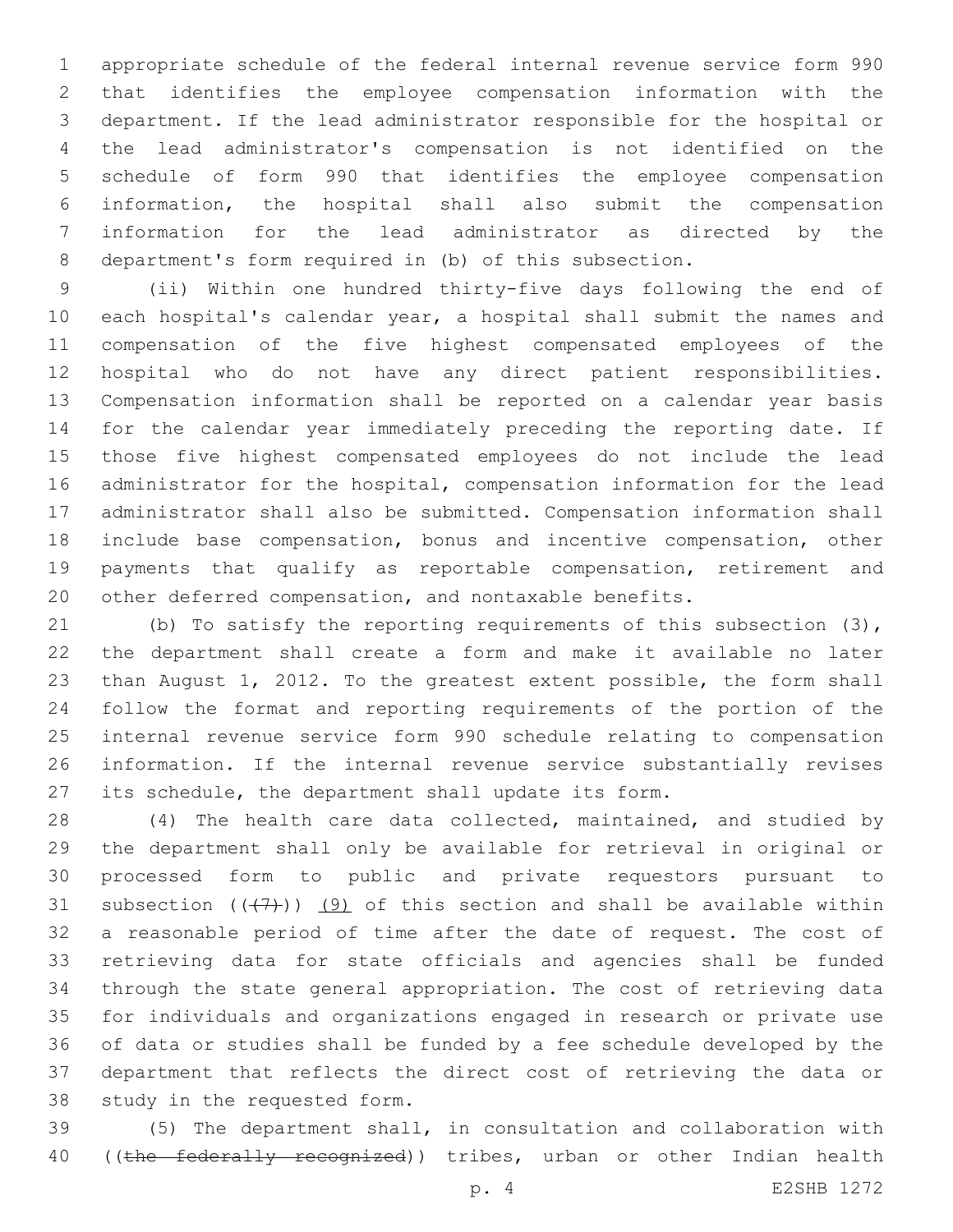service organizations, and the federal area Indian health service, design, develop, and maintain an American Indian-specific health 3 data, statistics information system.

 (6)(a) Patient discharge information reported by hospitals to the department must identify patients by race, ethnicity, gender identity, preferred language, any disability, and zip code of primary residence. The department shall provide guidance on reporting pursuant to this subsection. When requesting demographic information 9 under this subsection, a hospital must inform patients that providing 10 the information is voluntary. If a hospital fails to report demographic information under this subsection because a patient 12 refused to provide the information, the department may not take any action against the hospital for failure to comply with reporting 14 requirements or other licensing standards on that basis.

 (b) The department must develop a waiver process for the 16 requirements of (a) of this subsection to allow hospitals to adopt an alternative reporting method due to economic hardship, technological limitations that are not reasonably in the control of the hospital, 19 or other exceptional circumstance demonstrated by the hospital.

 (7) Each hospital must report to the department, on a quarterly 21 basis, the number of submitted and completed charity care applications that the hospital received in the prior quarter and the 23 number of charity care applications approved in the prior quarter pursuant to the hospital's charity care policy, consistent with chapter 70.170 RCW. The department shall develop a standard form for hospitals to use in submitting information pursuant to this subsection.

 (8) All persons subject to the data collection requirements of this section shall comply with departmental requirements established 30 by rule in the acquisition of data.

 $((+7+))$  (9) The department must maintain the confidentiality of patient discharge data it collects under subsections (1) and (6) of this section. Patient discharge data that includes direct and indirect identifiers is not subject to public inspection and the department may only release such data as allowed for in this section. Any agency that receives patient discharge data under (a) or (b) of this subsection must also maintain the confidentiality of the data and may not release the data except as consistent with subsection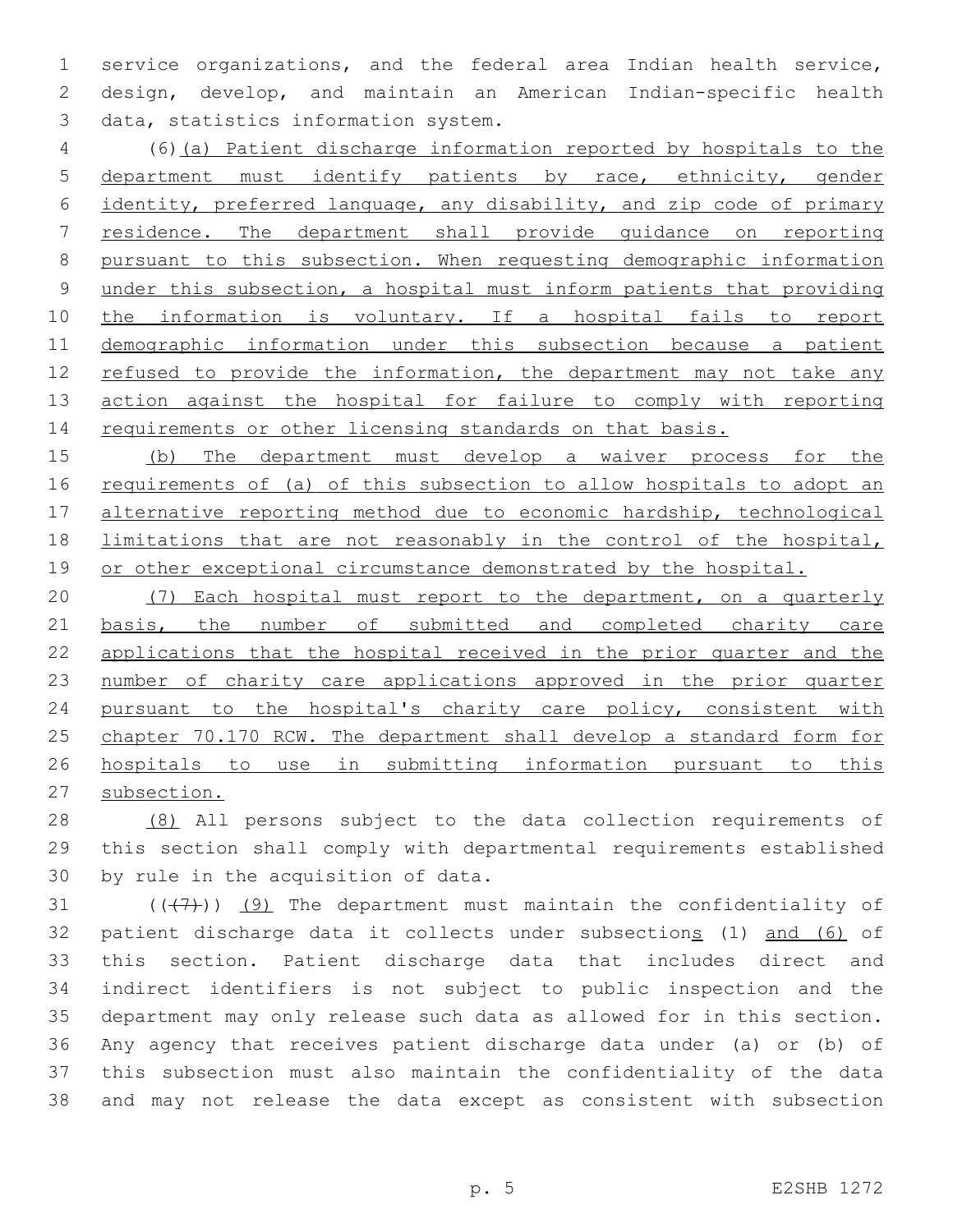1 (((8))) (10)(b) of this section. The department may release the data 2 as follows:

 (a) Data that includes direct and indirect patient identifiers, as specifically defined in rule, may be released to:

 (i) Federal, state, and local government agencies upon receipt of a signed data use agreement with the department; and

 (ii) Researchers with approval of the Washington state institutional review board upon receipt of a signed confidentiality 9 agreement with the department.

 (b) Data that does not contain direct patient identifiers but may contain indirect patient identifiers may be released to agencies, researchers, and other persons upon receipt of a signed data use 13 agreement with the department.

 (c) Data that does not contain direct or indirect patient 15 identifiers may be released on request.

16 ( $(\overline{(+8)}$ )) (10) Recipients of data under subsection  $((\overline{(+7)}))$  (9)(a) and (b) of this section must agree in a written data use agreement, 18 at a minimum, to:

 (a) Take steps to protect direct and indirect patient identifying information as described in the data use agreement; and

 (b) Not redisclose the data except as authorized in their data use agreement consistent with the purpose of the agreement.

23 ( $(\frac{49}{})$ ) (11) Recipients of data under subsection  $(\frac{47}{})$ ) (9)(b) and (c) of this section must not attempt to determine the identity of persons whose information is included in the data set or use the data in any manner that identifies individuals or their families.

( $(\overline{+10})$ )  $(12)$  For the purposes of this section:

 (a) "Direct patient identifier" means information that identifies 29 a patient; and

 (b) "Indirect patient identifier" means information that may identify a patient when combined with other information.

 $(1)$  ( $(11)$ ))  $(13)$  The department must adopt rules necessary to carry out its responsibilities under this section. The department must 34 consider national standards when adopting rules.

 NEW SECTION. **Sec. 2.** A new section is added to chapter 43.70 36 RCW to read as follows:

 (1)(a) For a health system operating a hospital licensed under chapter 70.41 RCW, the health system must annually submit to the department a consolidated annual income statement and balance sheet,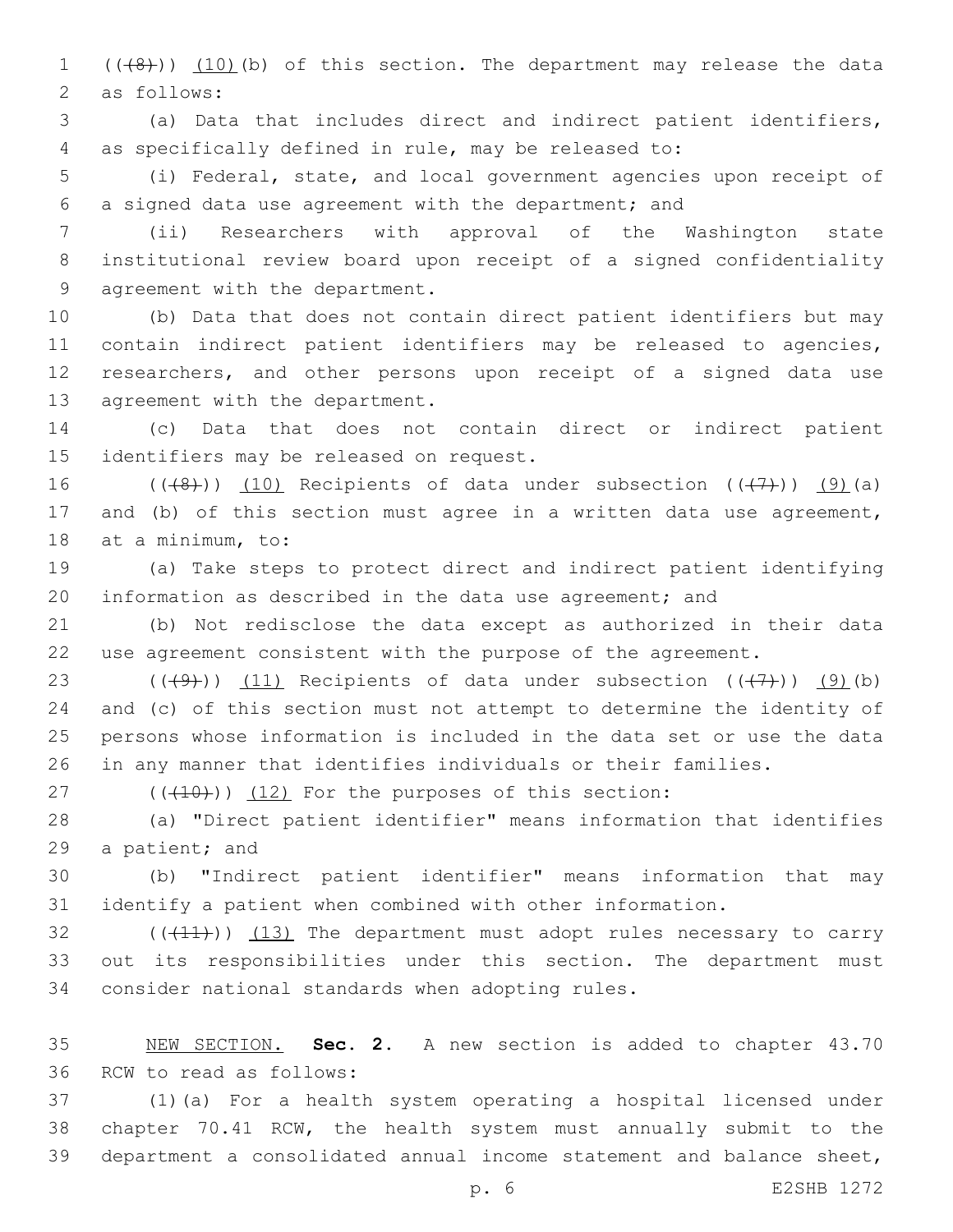including hospitals, ambulatory surgical facilities, health clinics, urgent care clinics, physician groups, health-related laboratories, long-term care facilities, home health agencies, dialysis facilities, ambulance services, behavioral health settings, and virtual care 5 entities that are operated in Washington.

 (b) The state auditor's office shall provide the department with audited financial statements for all hospitals owned or operated by a public hospital district under chapter 70.44 RCW. Public hospital districts are not required to submit additional information to the 10 department under this subsection.

 (2) The department must make information submitted under this section available in the same manner as hospital financial data.

 NEW SECTION. **Sec. 3.** A new section is added to chapter 70.41 14 RCW to read as follows:

 The department, in collaboration with hospitals, health care workers, purchasers, and communities with lived experience of systemic health inequities, shall select a qualified research entity to analyze the impact of the number, type, education, training, and experience of acute care hospital staffing personnel on patient mortality and patient outcomes utilizing scientifically sound research methods most effective for all involved stakeholders. The study should control for other contributing factors, including but not limited to access to equipment, patients' underlying conditions and diagnoses, patients' demographics information, the trauma level 25 designation of the hospital, transfers from other hospitals, and external factors impacting hospital volumes. The study must be completed by September 1, 2022, and the department shall submit the study to the appropriate committees of the legislature by October 1, 2022.

 **Sec. 4.** RCW 70.01.040 and 2012 c 184 s 1 are each amended to 31 read as follows:

 (1) Prior to the delivery of nonemergency services, a provider- based clinic that charges a facility fee shall provide a notice to any patient that the clinic is licensed as part of the hospital and the patient may receive a separate charge or billing for the facility component, which may result in a higher out-of-pocket expense.

 (2) Each health care facility must post prominently in locations easily accessible to and visible by patients, including its website,

p. 7 E2SHB 1272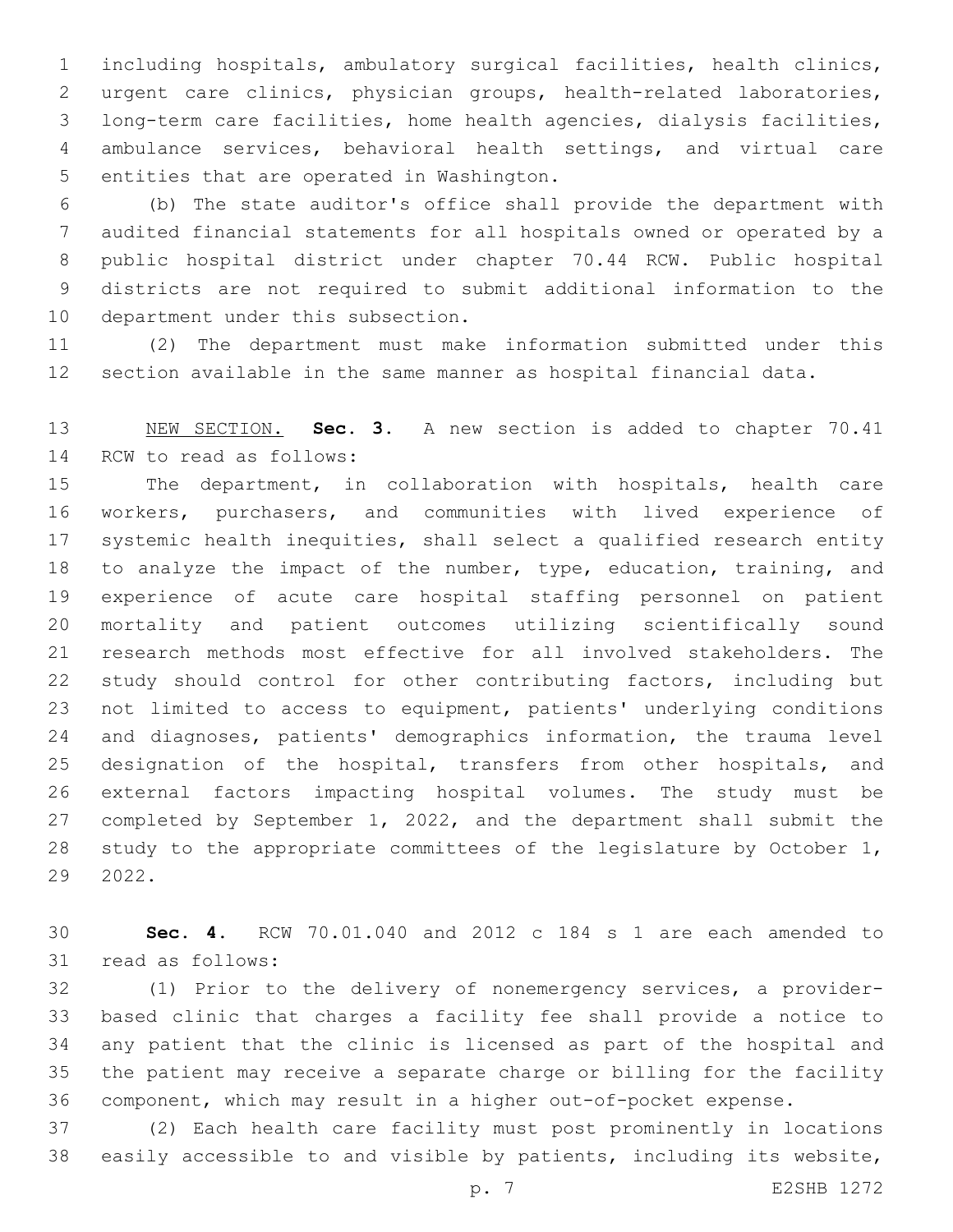a statement that the provider-based clinic is licensed as part of the hospital and the patient may receive a separate charge or billing for the facility, which may result in a higher out-of-pocket expense.

 (3) Nothing in this section applies to laboratory services, imaging services, or other ancillary health services not provided by 6 staff employed by the health care facility.

 (4) As part of the year-end financial reports submitted to the department of health pursuant to RCW 43.70.052, all hospitals with provider-based clinics that bill a separate facility fee shall 10 report:

 (a) The number of provider-based clinics owned or operated by the hospital that charge or bill a separate facility fee;

 (b) The number of patient visits at each provider-based clinic for which a facility fee was charged or billed for the year;

 (c) The revenue received by the hospital for the year by means of 16 facility fees at each provider-based clinic; and

 (d) The range of allowable facility fees paid by public or 18 private payers at each provider-based clinic.

19 (5) For the purposes of this section:

 (a) "Facility fee" means any separate charge or billing by a provider-based clinic in addition to a professional fee for physicians' services that is intended to cover building, electronic medical records systems, billing, and other administrative and 24 operational expenses.

 (b) "Provider-based clinic" means the site of an off-campus 26 clinic or provider office ((<del>located at least two hundred fifty yards</del> 27 from the main hospital buildings or as determined by the centers for 28 medicare and medicaid services,)) that is owned by a hospital licensed under chapter 70.41 RCW or a health system that operates one or more hospitals licensed under chapter 70.41 RCW, is licensed as part of the hospital, and is primarily engaged in providing diagnostic and therapeutic care including medical history, physical examinations, assessment of health status, and treatment monitoring. This does not include clinics exclusively designed for and providing laboratory, X-ray, testing, therapy, pharmacy, or educational services and does not include facilities designated as rural health clinics.37

 **Sec. 5.** RCW 70.41.470 and 2012 c 103 s 1 are each amended to 39 read as follows: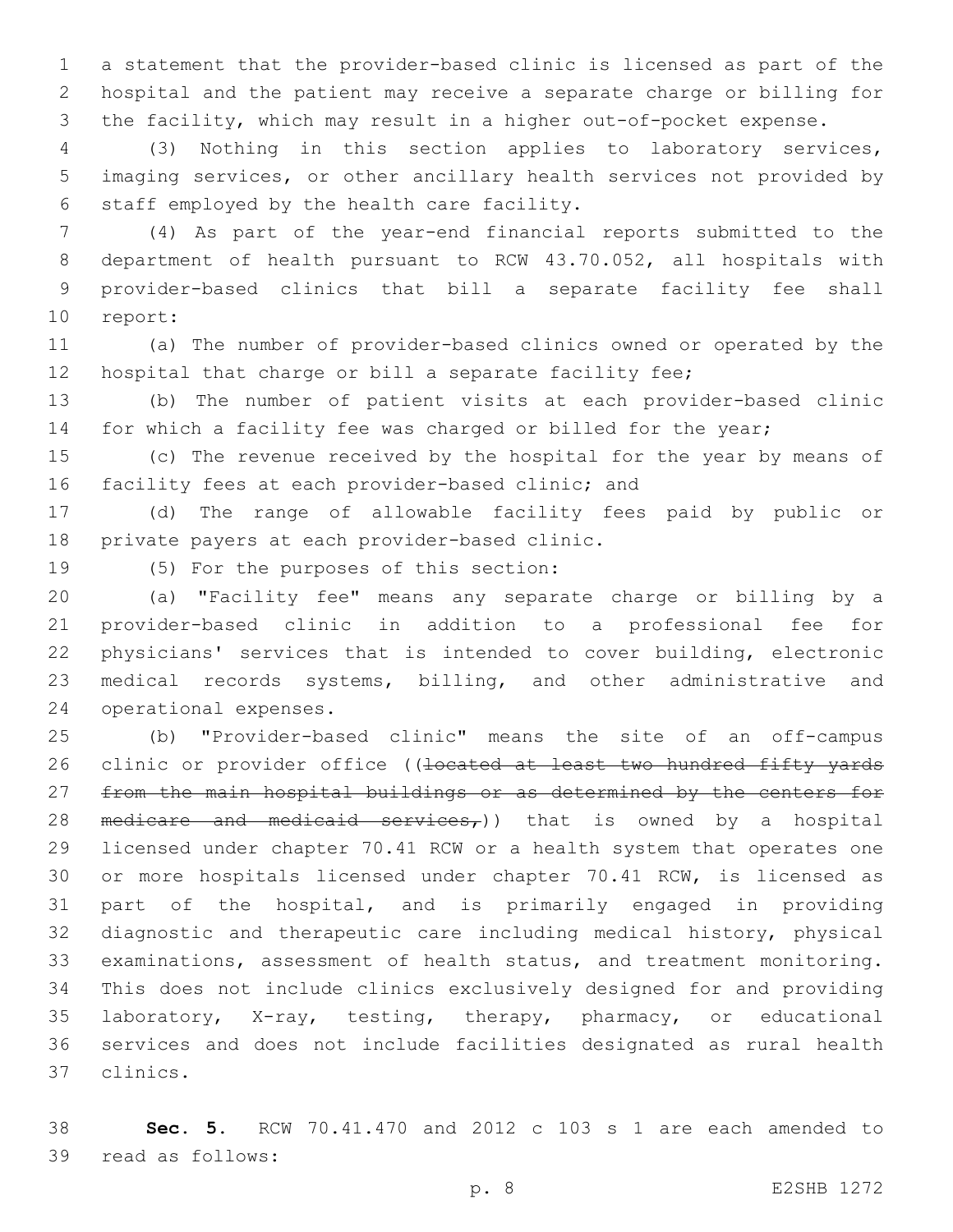(1) As of January 1, 2013, each hospital that is recognized by the internal revenue service as a 501(c)(3) nonprofit entity must make its federally required community health needs assessment widely available to the public and submit it to the department within fifteen days of submission to the internal revenue service. Following completion of the initial community health needs assessment, each 7 hospital in accordance with the internal revenue service( $(\tau)$ ) shall complete and make widely available to the public and submit to the 9 department an assessment once every three years. The department must post the information submitted to it pursuant to this subsection on its website.

12 (2)(a) Unless contained in the community health needs assessment under subsection (1) of this section, a hospital subject to the requirements under subsection (1) of this section shall make public 15 and submit to the department a description of the community served by the hospital, including both a geographic description and a 17 description of the general population served by the hospital; and demographic information such as leading causes of death, levels of chronic illness, and descriptions of the medically underserved, low-income, and minority, or chronically ill populations in the 21 community.

 (b)(i) A hospital, other than a hospital designated by medicare 23 as a critical access hospital or sole community hospital, that is 24 subject to the requirements under subsection (1) of this section must annually submit to the department an addendum which details information about activities identified as community health 27 improvement services with a cost of \$5,000 or more. The addendum must 28 include the type of activity, the method in which the activity was delivered, how the activity relates to an identified community need 30 in the community health needs assessment, the target population for the activity, strategies to reach the target population, identified 32 outcome metrics, the cost to the hospital to provide the activity, the methodology used to calculate the hospital's costs, and the number of people served by the activity. If a community health improvement service is administered by an entity other than the hospital, the other entity must be identified in the addendum.

 (ii) A hospital designated by medicare as a critical access hospital or sole community hospital that is subject to the requirements under subsection (1) of this section must annually submit to the department an addendum which details information about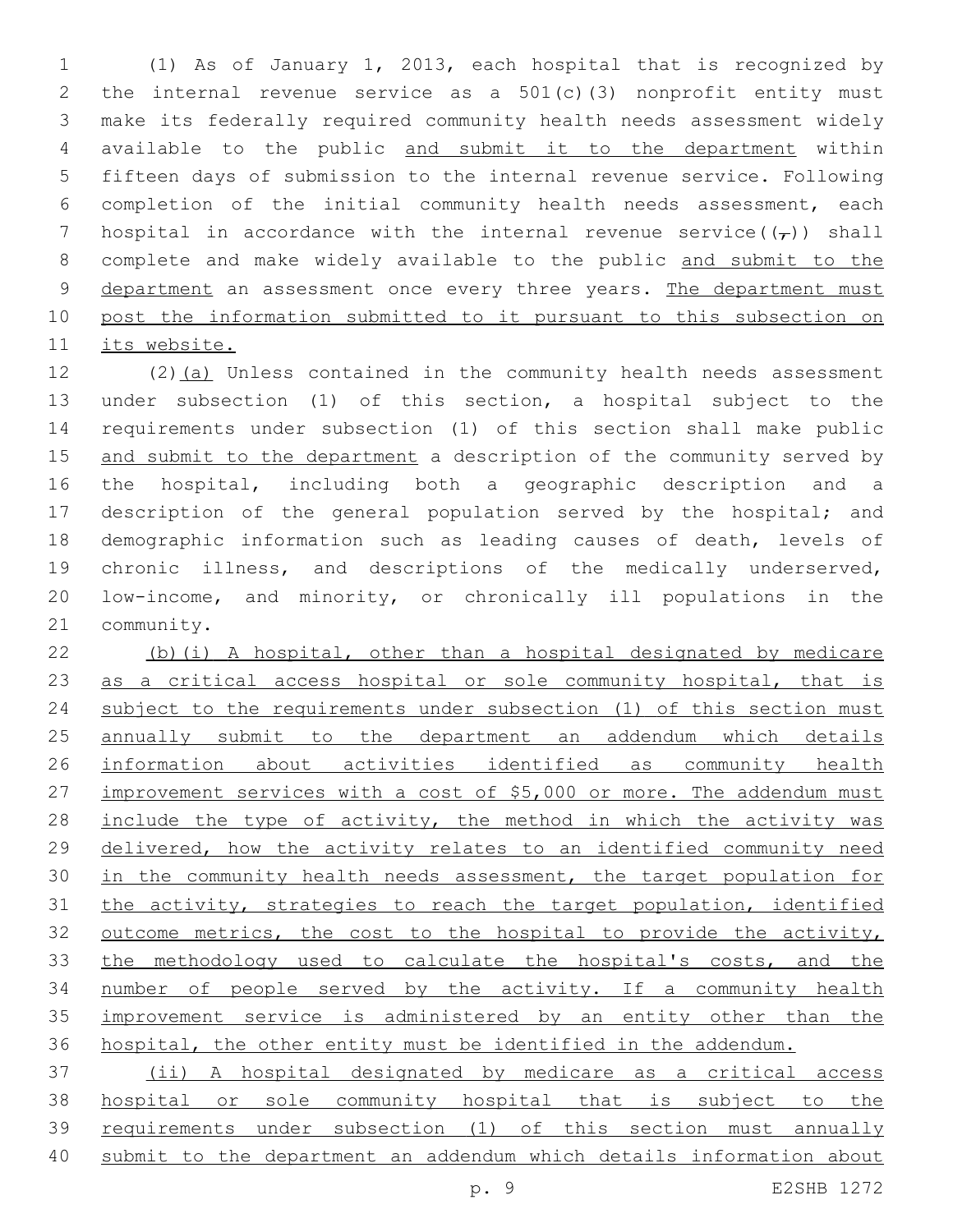the 10 highest cost activities identified as community health improvement services. The addendum must include the type of activity, 3 the method in which the activity was delivered, how the activity relates to an identified community need in the community health needs assessment, the target population for the activity, strategies to reach the target population, identified outcome metrics, the cost to the hospital to provide the activity, the methodology used to 8 calculate the hospital's costs, and the number of people served by the activity. If a community health improvement service is 10 administered by an entity other than the hospital, the other entity 11 must be identified in the addendum.

 (iii) The department shall require the reporting of demographic 13 information about participant race, ethnicity, any disability, gender 14 identity, preferred language, and zip code of primary residency. The department, in consultation with interested entities, may revise the required demographic information according to an established six-year review cycle about participant race, ethnicity, disabilities, gender identity, preferred language, and zip code of primary residence that must be reported under (b)(i) and (ii) of this subsection (2). At a minimum, the department's consultation process shall include community organizations that provide community health improvement services, communities impacted by health inequities, health care 23 workers, hospitals, and the governor's interagency coordinating 24 council on health disparities. The department shall establish a six-25 year cycle for the review of the information requested under this subsection (2)(b)(iii).

 (iv) The department shall provide guidance on participant data collection and the reporting requirements under this subsection (2)(b). The guidance shall include a standard form for the reporting 30 of information under this subsection (2)(b). The standard form must allow for the reporting of community health improvement services that are repeated within a reporting period to be combined within the addendum as a single project with the number of instances of the services listed. The department must develop the guidelines in consultation with interested entities, including an association representing hospitals in Washington, labor unions representing 37 workers who work in hospital settings, and community health board associations. The department must post the information submitted to it pursuant to this subsection (2)(b) on its website.